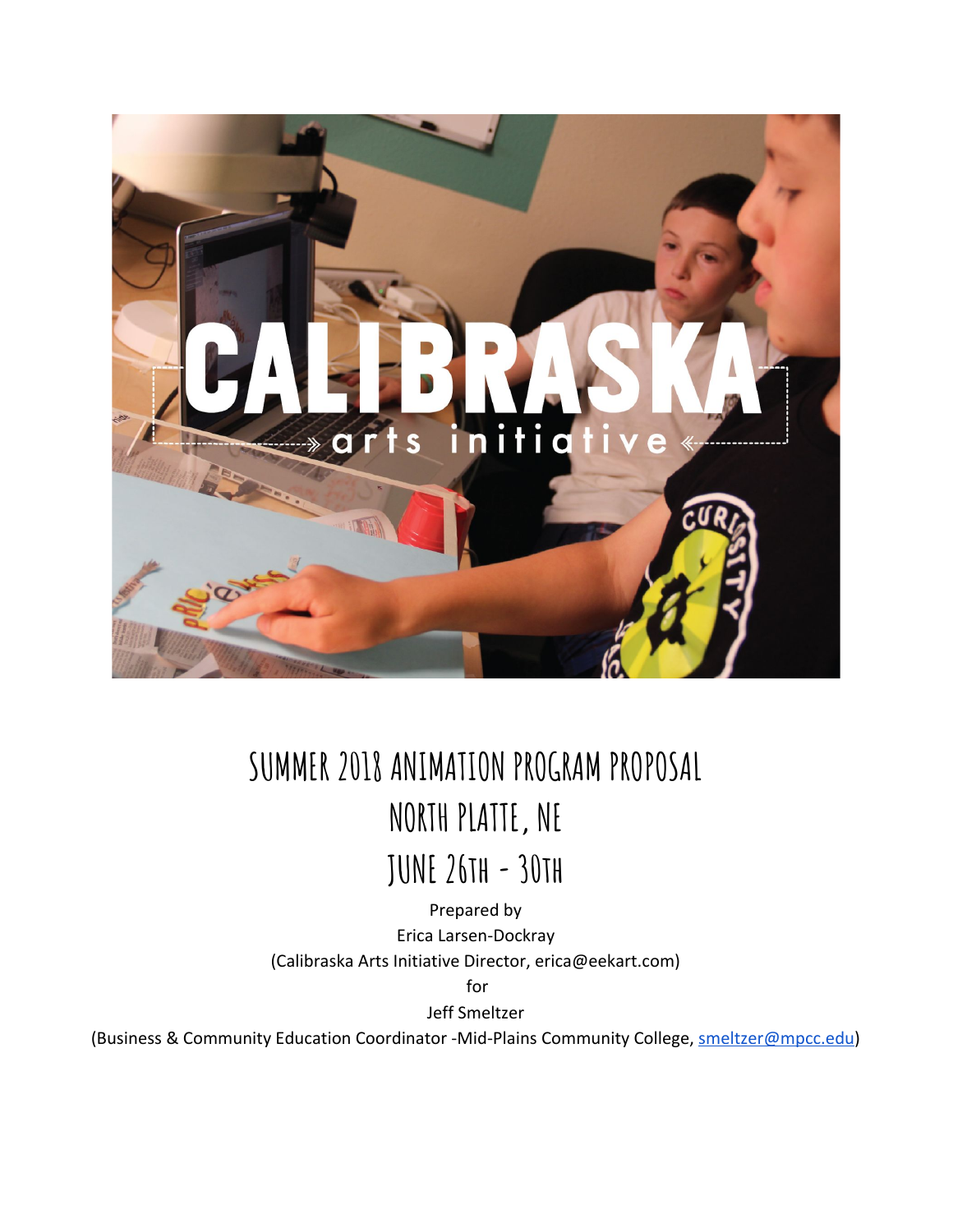## **A quick note before we start...**

As a precursor to our proposal, Calibraska Arts Initiative strives to create educational opportunities which fulfill the needs and support the interests of the community they take place in and are commonly unavailable. By bringing artists from California to share their experiences and skills we hope we can create a very special engagement with the state of Nebraska and specifically North Platte, NE.

We rely on our partners like you and sites like this to help us determine what artistic focuses our classes can take on to best serve and ignite the existing creativity already at play in locals. Please communicate with us on how we can alter our proposal to fulfill this goal.

## **SAMPLE SCENARIOS FOR SUMMER ANIMATION WORKSHOPS AND LECTURE SERIES**

Following are sample scenarios for a five day long educational package focused on animation, instruction, technique, and its history and theory. June 26th through June 30th 2018 are slated for this Calibraska Arts Initiative series. Through discussions with Mr. Smeltzer we have narrowed into a series of two classes and one public lecture with the hopeful location of the Historical Prairie Arts Center in the heart of North Platte, NE.

| SUN. 6/24                             | MON. 6/25                                  | TUES. 6/26                                                                   | WEDS.6/27 | THURS. 6/28                       | FRI.6/29            | $\text{MI}$ , $6/30$           | SUN. 6/31                       |
|---------------------------------------|--------------------------------------------|------------------------------------------------------------------------------|-----------|-----------------------------------|---------------------|--------------------------------|---------------------------------|
| ARTISTS ARRIVE                        | CONTINUED<br>SPACE SETUP                   | <b>CLASSES RUN</b><br>10A-12P (MORNING SESSION)<br>IP-4P (AFTERNOON SESSION) |           |                                   |                     | CULMINATION<br>PREP            | ARTISTS<br>LOAD OUT<br>OF SPACE |
| SPACE LOAD IN<br>AND MATERIAL<br>PREP | KICK OFF PUBLIC<br>SCREENING OR<br>LECTURE |                                                                              |           | PUBLIC<br>SCREENING OR<br>LECTURE | CULMINATION<br>PREP | CULMINATION<br>EVENT SCREENING |                                 |

### **POTENTIAL SCHEDULE**